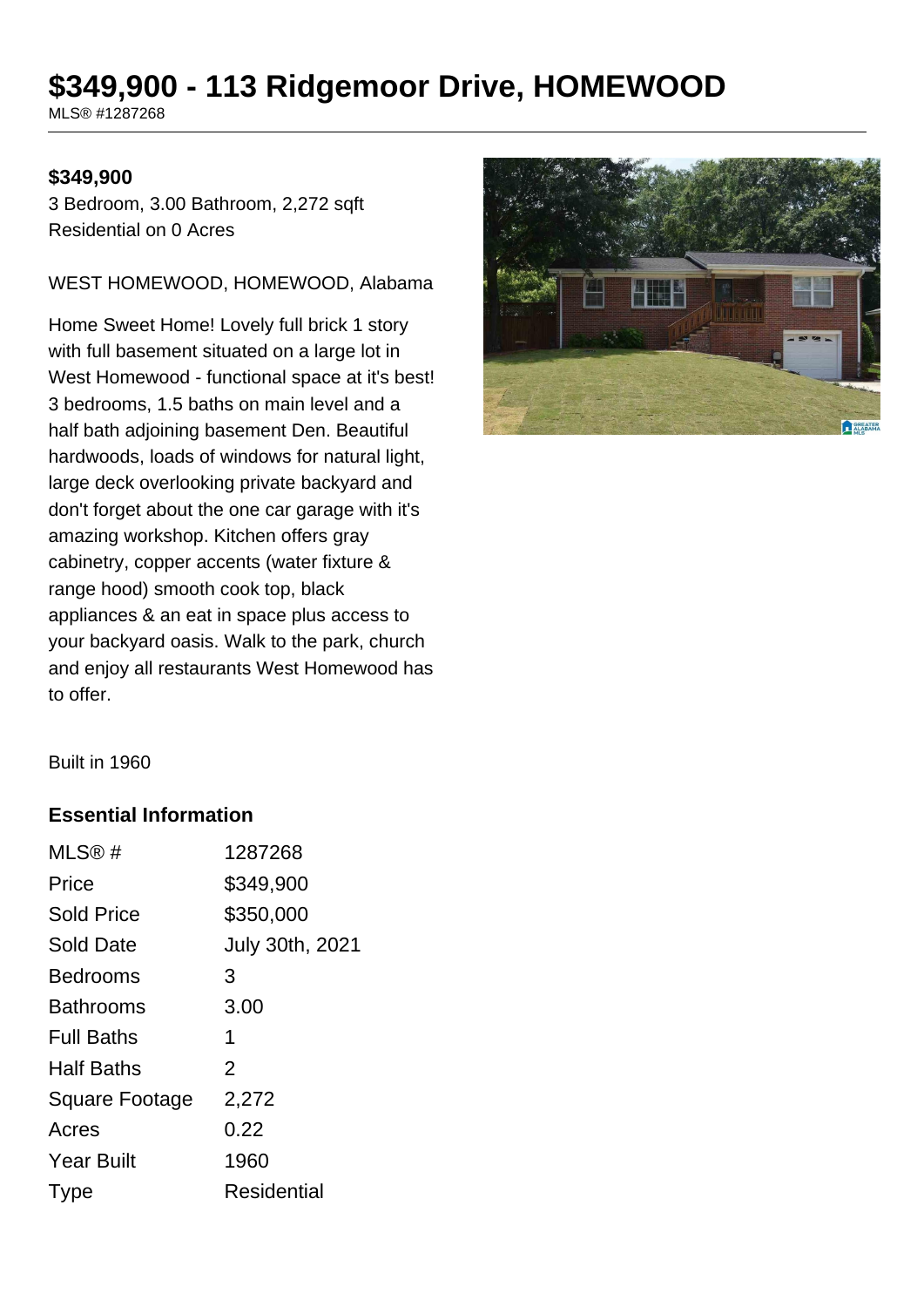| Sub-Type      | ConvSingleFamily |
|---------------|------------------|
| <b>Status</b> | Sold             |

# **Community Information**

| <b>Address</b> | 113 Ridgemoor Drive  |
|----------------|----------------------|
| Area           | Homewood             |
| Subdivision    | <b>WEST HOMEWOOD</b> |
| City           | <b>HOMEWOOD</b>      |
| County         | Jefferson            |
| <b>State</b>   | Alabama              |
| Zip Code       | 35209                |

### **Amenities**

| <b>Parking Spaces</b> |                               |
|-----------------------|-------------------------------|
| Parking               | Driveway Parking, Lower Level |

#### **Interior**

| Interior                 | Carpet, Hardwood, Tile                                                   |
|--------------------------|--------------------------------------------------------------------------|
| <b>Interior Features</b> | Recess Lighting, Workshop                                                |
| Appliances               | Cooktop-Electric, Dishwasher Built-In, Microwave Built-In, Oven-Electric |
| Heating                  | Central, Electric                                                        |
| Cooling                  | Central, Electric                                                        |
| <b>Stories</b>           | 1Story                                                                   |
| <b>Has Basement</b>      | Yes                                                                      |
| <b>Basement</b>          | Both Fin and Unfin, Daylight Basement, Full Basement                     |

## **Exterior**

| <b>Exterior Features</b> Fenced Yard |                 |
|--------------------------------------|-----------------|
| Construction                         | 4 Side Brick    |
| Foundation                           | <b>Basement</b> |

#### **School Information**

| Elementary | <b>HALL KENT</b> |
|------------|------------------|
| Middle     | <b>HOMEWOOD</b>  |
| High       | <b>HOMEWOOD</b>  |

## **Listing Details**

Listing Office LAH - Homewood

IDX information offered by The Greater Alabama MLS®, Inc. is provided exclusively for consumers' personal, non-commercial use, it may not be used for any purpose other than to identify prospective properties consumers may be